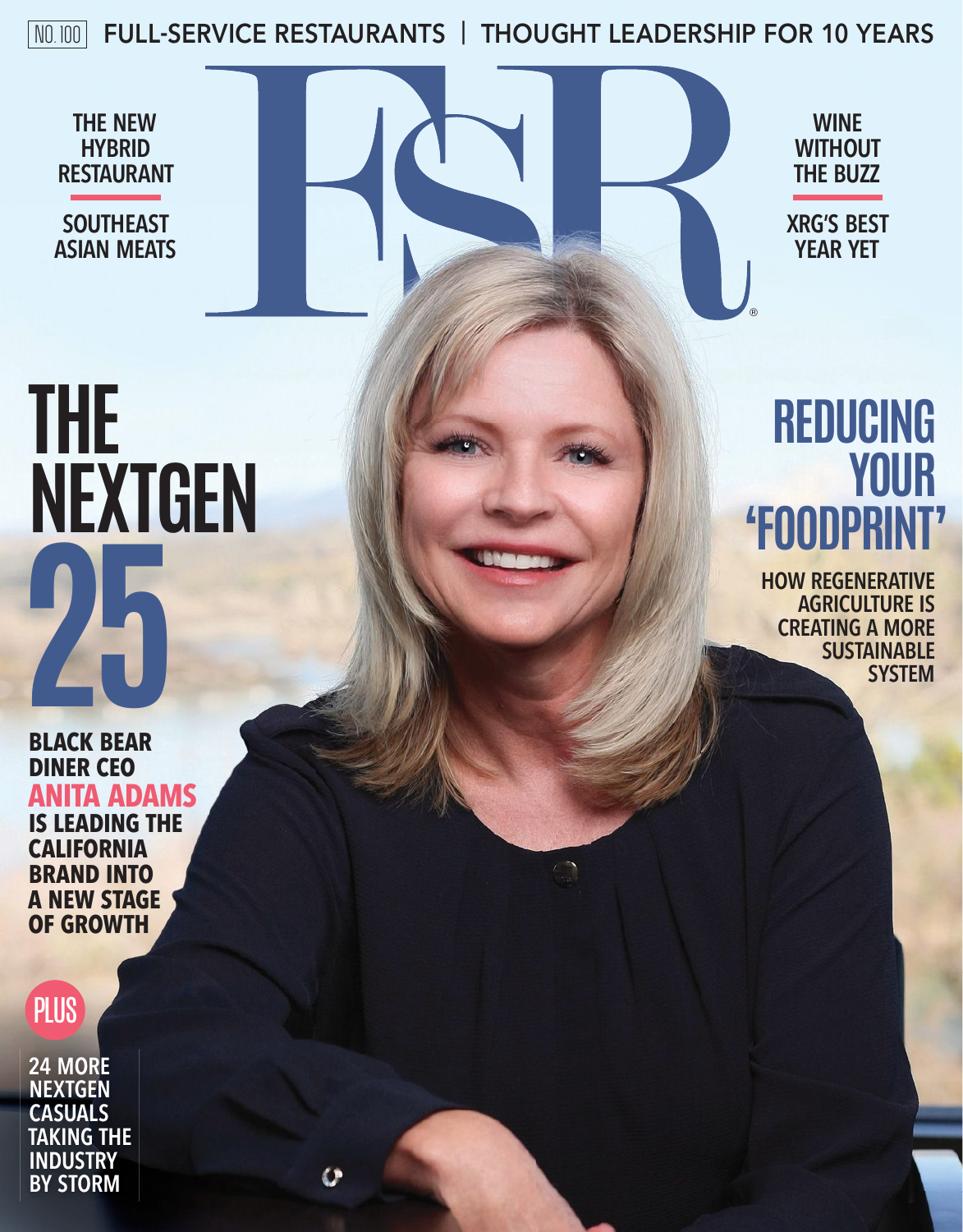

### **Black Bear Diner**

REDDING, CALIFORNIA

UNITS: / FOUNDED:  $146 / 1995$ 

Since the very first location opened in Mount Shasta, California, Black Bear Diner has delighted guests with a singular dine-in atmosphere. The cabin-themed restaurants sport stone accents, carved wooden bears, and other rustic details.

Combine these distinctive on-site elements with strict COVID regulations in California (which holds the lion's share of the brand's locations), and Black Bear Diner would appear especially vulnerable to the chilling effects of the pandemic. But despite the challenges, the chain weathered the storm well. In 2020, it only closed one store (for reasons unrelated to COVID) and opened six units. And last year, it added another. "It has frankly vali-

dated what's always been important in the past, and then it shows the demand CONTINUE ON PAGE 34.

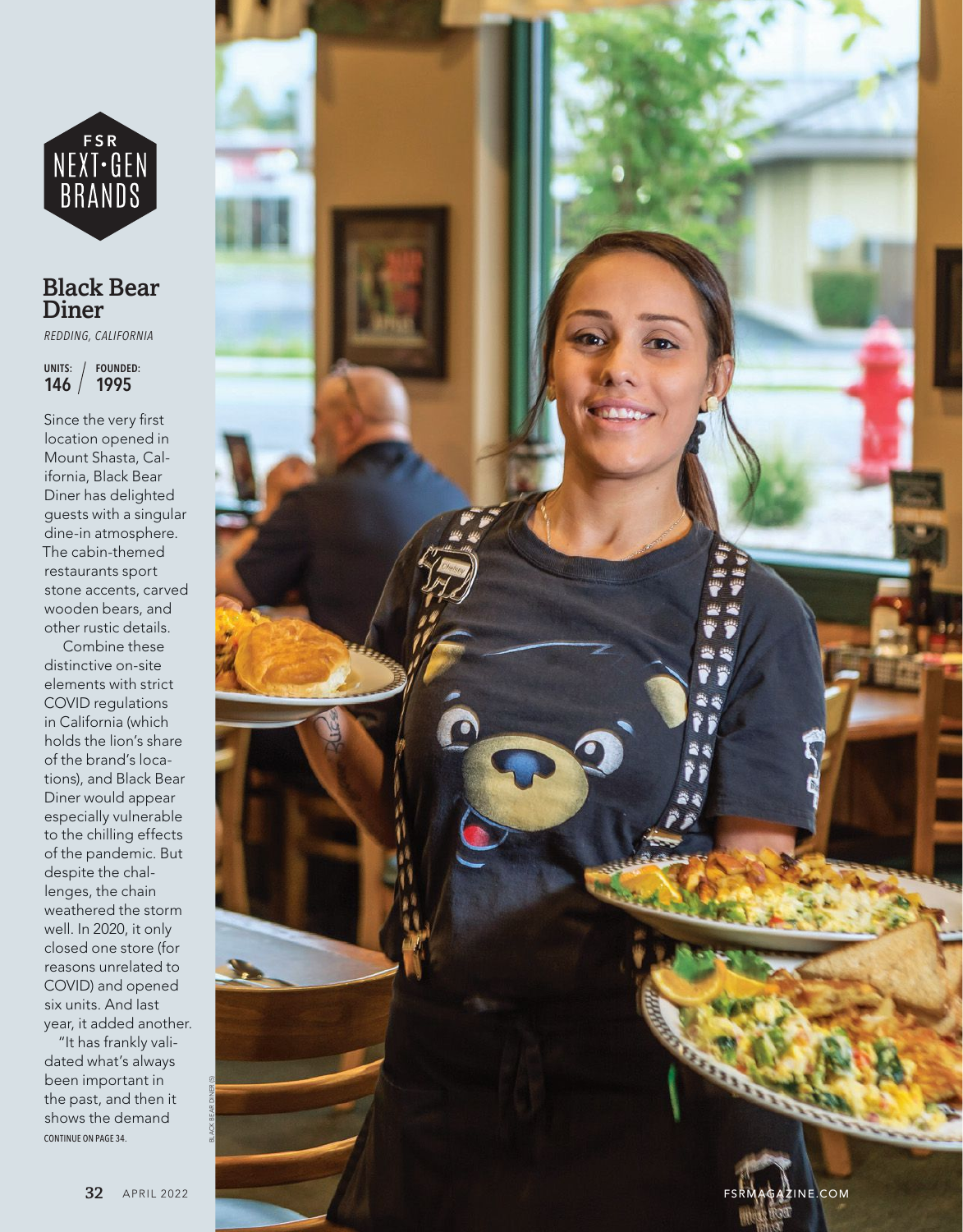



extGen Casual is far from a monolith. The restaurants that comprise this new category run the gamut in terms of cuisine, design, growth strategy, dining experience, and even age. Some, such as Black Bear Diner and Jaleo, have been around since the 1990s and evolved to stay relevant and drive innovation within the industry. Others, like Finney's and Puttshack, only debuted a few years ago but are already standing out among their peers. N

But for all these differences, the concepts are united in key characteristics. They prioritize fresh, quality menus over deep discounts; they strive to make each unit feel unique and localized; and they have ambitions to grow but never at the expense of the brand's culture and values.

Ranging from four to nearly 150 locations, the 25 brands that follow are leading the charge on NextGen Casual—and the rest of the restaurant world would do well to take note.